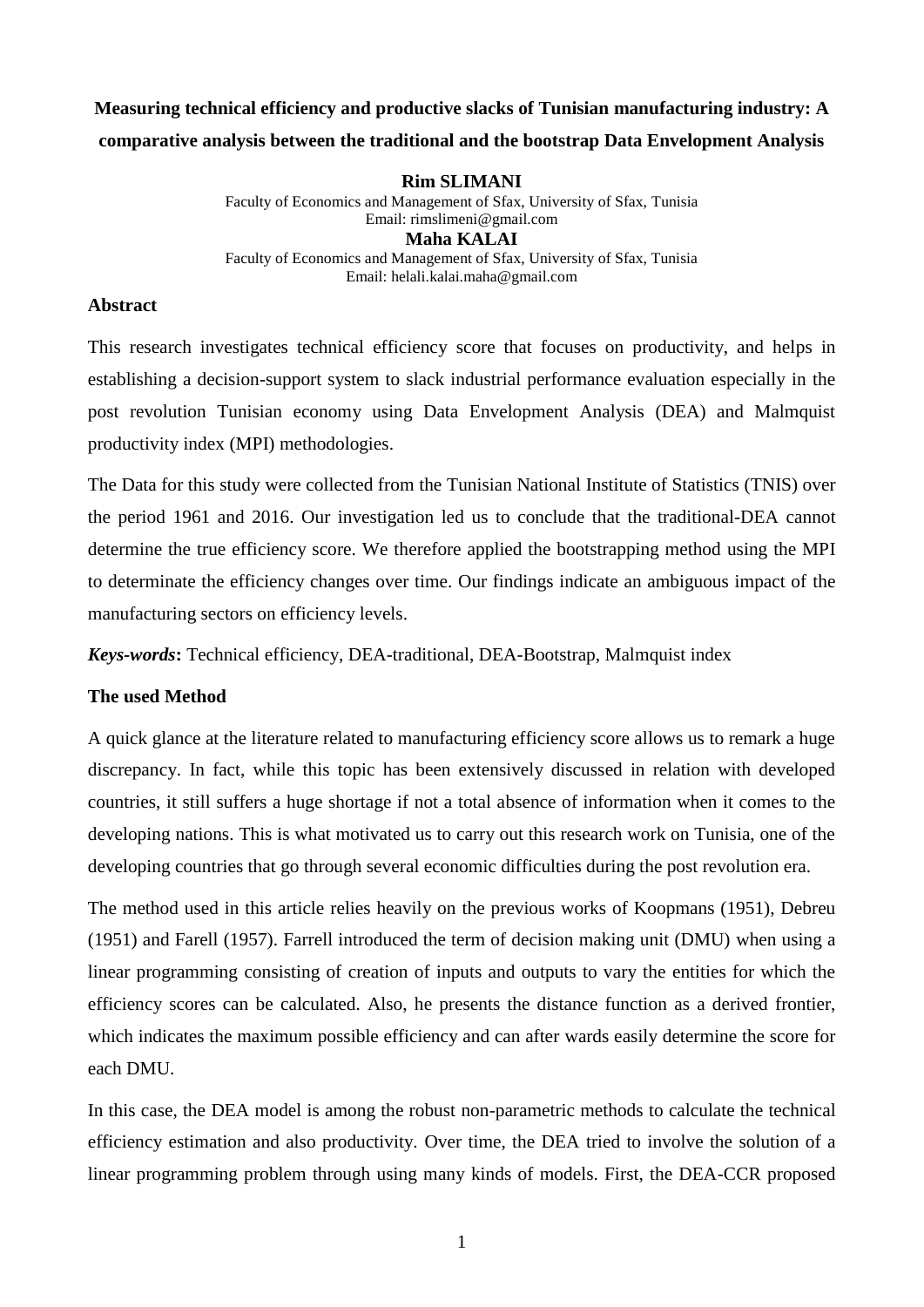by Charnes, Cooper and Rhodes model (1978) presented in the form of maximization program and can be written as follows:

$$
Max\phi + \varepsilon \left( \sum_{i=1}^{m} S_i^- + \sum_{r=1}^{s} S_r^+ \right)
$$
  
\n
$$
Subject to \begin{cases} \sum_{j=1}^{n} \lambda_j x_{ij} + S_i^- = x_{i0} \\ \sum_{j=1}^{n} \lambda_j x_{ij} - S_i^+ = \phi y_{r0} \\ \sum_{j=1}^{n} \lambda_j = 1 \end{cases}
$$
 (1)

This model is based on the constant return of scale (CRS) which CRS indicates that every increase or decrease of the quantity of inputs in the production can also change the output. But, this type is not capable of providing information in regards to the degree to which the identified inefficiency may be due to technical inefficiency or scale efficiency. Therefore, Banker, Charnes and Cooper (1984) created the DEA-BCC model based on the variable returns to scale (VRS), which either increases or decreases returns to scale by adding an unconstrained scalar variable  $\theta$ .

$$
Min \theta - \varepsilon \left( \sum_{i=1}^{m} S_i^- + \sum_{r=1}^{s} S_r^+ \right)
$$
  
\n
$$
Subject to \begin{cases} \sum_{j=1}^{n} \lambda_j x_{ij} + S_i^- = \theta x_{i0} \\ \sum_{j=1}^{n} \lambda_j x_{ij} - S_i^+ = y_{r0} \\ \sum_{j=1}^{n} \lambda_j = 1 \end{cases}
$$
 (2)

In the BCC-DEA, the production frontier indicates three levels: the segment with increasing returns to scale ( $\theta > 0$ ), the segment of constant returns to scale ( $\theta = 0$ ), and the segment with decreasing returns to scale ( $\theta < 0$ ).

Nonetheless, these traditional models of DEA have some disadvantages, too compared to other econometric methods: Among these drawbacks, we can highlight that these models could not generate the same technical efficiency scores due to the use of a different concept of returns to scale; They are not capable of creating any information about the causes to help look for a different efficiency. Finally these models could not determine accurately the efficiency scores of performance in the distance function of Shepard.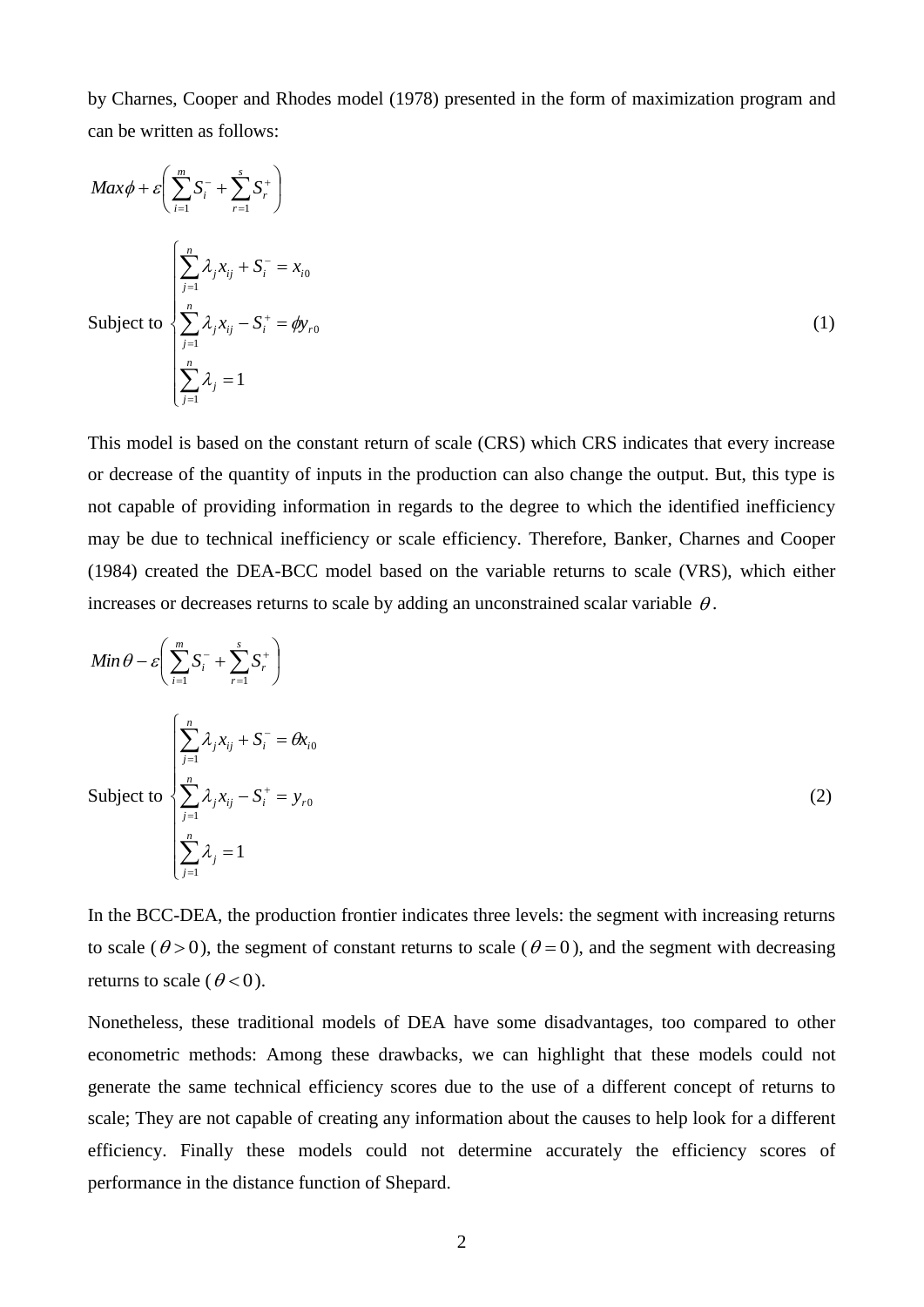For this reason and in order to correct this problem, Efron (1979) proposed a Bootstrap method to improve the accuracy efficiency score through a statistical inference. Later, some economists like Simar and Wilson (2000) developed this technique and introduced the Bootstrap-DEA model as a method to vary the true efficiency score of DMU or the bias corrected efficiency scores. This estimation allows us to construct the confidence intervals at the same time. The fundamental function of the bias corrected efficiency score of DEA-Bootstrap can be given as follows:

$$
\text{biâis} = \overline{\hat{\theta}}_A^b - \hat{\theta}_A \tag{3}
$$

where  $\hat{\theta}_A$  is the true efficiency score;  $\theta_A$  is not biased DEA and  $\hat{\theta}_A^b$  is the median of the bootstrap of efficiency scores of the DMU. The success of this method lies in the assumption that the distribution of the DEA-bootstrap bias is similar to the DEA-traditional model which:

$$
\left\langle (\hat{\theta}_A^b - \hat{\theta}_A) \approx (\hat{\theta}_A - \theta_A) \right\rangle \tag{4}
$$

According to Hao and Siping (2015), the confidence interval of the level of  $\alpha$  can be presented in these successive steps:

$$
\begin{cases}\n\Pr(-\hat{b}_r \leq \hat{\theta}_{kb}^* - \hat{\theta}_k \leq -\hat{a}_\alpha) = 1 - \alpha \\
\Pr(-\hat{b}_\alpha \leq \hat{\theta}_k^* - \hat{\theta}_k \leq -\hat{a}_\alpha) = 1 - \alpha \\
\hat{\theta}_k + \hat{a}_\alpha \leq \hat{\theta}_k \leq \hat{\theta}_k + \hat{b}_\alpha\n\end{cases}
$$
\n(5)

However, some recent studies argue the case of the double-bias-corrected efficiency score proposed by Simar and Wilson (1998) and was considered in our research in equation (4). Tziogkidis (2012), however, showed that this equation might create some kinds of theoretical problems between the bootstrap bias and the DEA bias. He also says that using Simar and Wilson's (2000) measurement of the confidence intervals of the DEA-Bootstrap can lead to inconsistent results and cause these probabilities to be invalid.

Thereupon, the bootstrap estimator might fail to calculate the accurate efficiency score. In such situations situations, we may wonder if it has become difficult to define whether the yearly improvements of outputs efficiency are the result of a technical efficiency evolution or a technological one.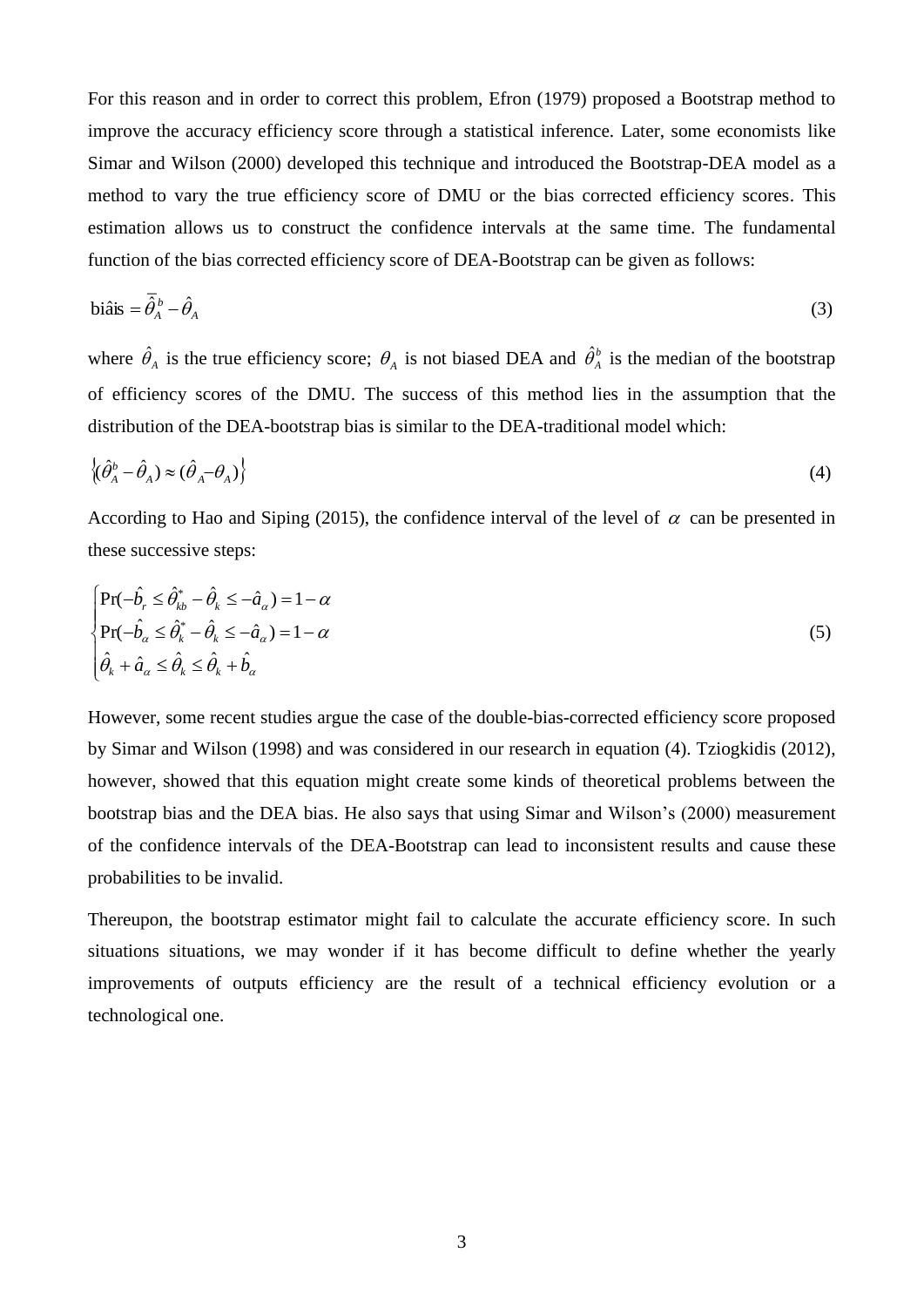#### **Results**

The results analysis shows that during these recent years especially after the revolution, the Tunisian economy has known radical changes that catastrophically affected the industrial evolution and therefore the growth of the economy.

Obviously, the Tunisian economy future seems to be rather gloomy because almost of the indicators are so low and sometimes negative. In this regard, we conclude that the revolution has not yet achieved its goal. Thus, for the new Tunisia, the post-revolution period require very careful studies based on rigorous data which would allow suggesting new opportunities and to apply immediate solutions on the short-run in order to solve certain socio-economic and political problems of the country otherwise we risk having more and more disastrous results.

The results also indicate an eventual capacity shortfall, since the most important productive resource does not seem to cope with the growing demand in the future.

## **Essential References**

(1). Abdul, Azez (2002), "Economic reforms and industrial performance: An analysis of capacity utilisation in Indian manufacturing", working paper 334 from *the Centre for Development Studies.*

(2). Aurélia, Lépine, Anna Vassall and Sudhashree Chandrashekar (2015), "The determinants of technical efficiency of a large scale HIV prevention project: application of the DEA double bootstrap using panel data from the Indian Avahan".

(3). Wendlassida, Élisé Miningou, Valérie Vierstraete (2016), "Efficience des Clubs Français de Football de Première et de Deuxième Divisions "*1, 2 Cahier de Recherche, Working Paper 10-16.*

(4). Hao, Li and Siping Dong (2015), "Measuring and Benchmarking Technical Efficiency of Public Hospitals in Tianjin, China: A Bootstrap–Data Envelopment Analysis Approach" *INQUIRY, January-December2015; vol. 52, 0046958015605487, first published on September 21, 2015.*

(5). Kalai, Maha and Helali, Kamel (2016), "Technical Change and Total Factor Productivity Growth in the Tunisian Manufacturing Industry: A Malmquist Index Approach", *African Development Review*, 28(3): 344–356.

(6). Gabriel Figueredo de oliveira and Pierre Cariou (2015), "Les déterminants de l'efficience portuaire: une analyse des ports à conteneurs méditerranéens" *Région et Développement n° 41- 2015.*

(7). Bem, Justin, Joubert, Pierre, Tegoum Nguetse, Morel Tatiana, Tcheeko Samo and Jacksone Essoh (2013), "Production efficiency of non-agricultural informal sector and poverty reduction in Cameroon" *working paper 2013-06*.